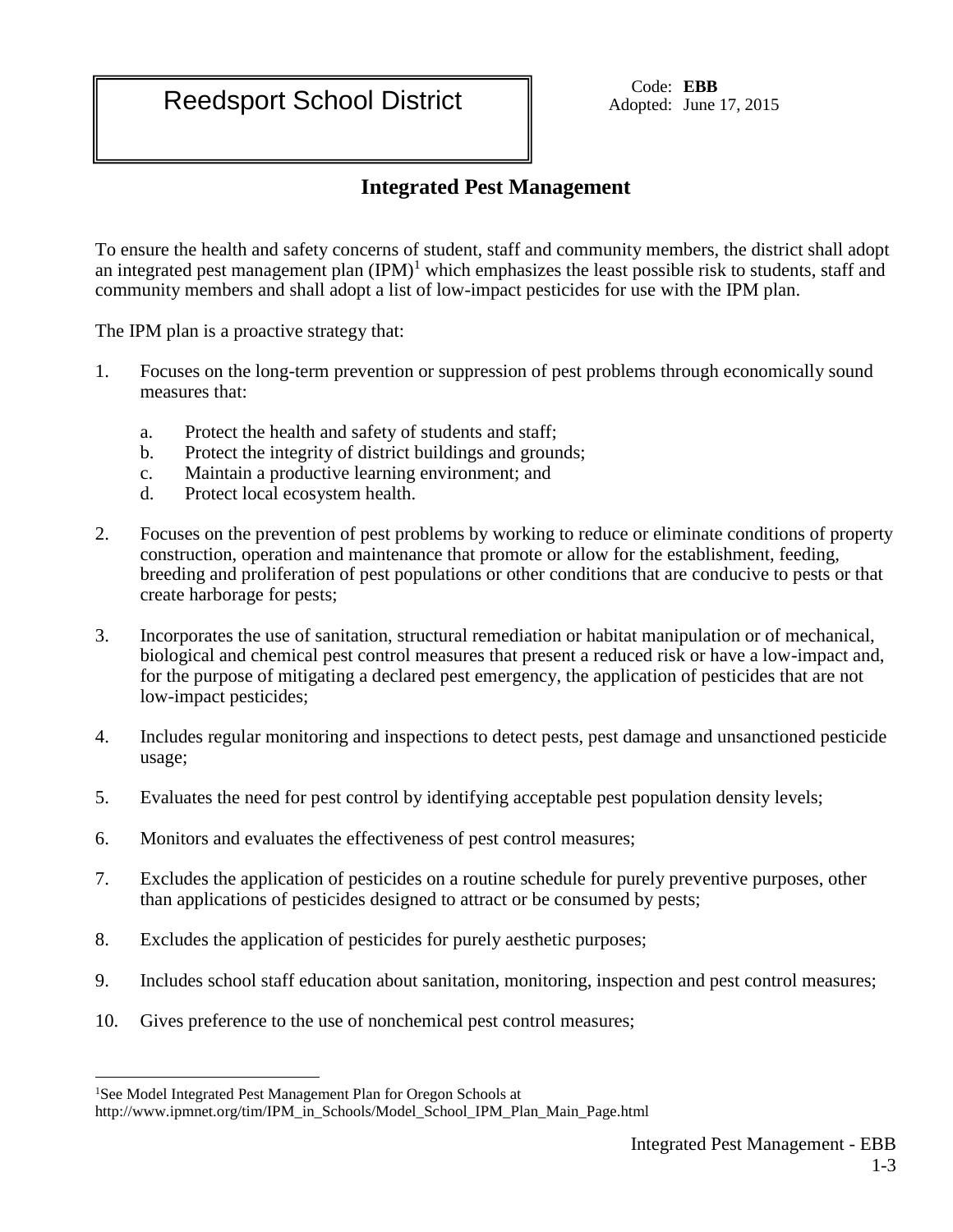- 11. Allows the use of low-impact pesticides if nonchemical pest control measures are ineffective; and
- 12. Allows the application of a pesticide that is not a low-impact pesticide only to mitigate a declared pest emergency or if the application is by, or at the direction or order of, a public health official.

The district shall designate the Eden Pest Control/Head Custodians as the Integrated Pest Management Plan Coordinators give them the authority for overall implementation and evaluation of the IPM plan.

## **Integrated Pest Management Plan Coordinator**

The IPM Plan Coordinator shall:

- 13. Attend not less than six hours of IPM training each year. The training shall include at least a general review of integrated pest management principles and the requirements of IPM as required by Oregon statute;
- 14. Ensure appropriate prior notices are given and posted warnings have been placed when pesticide applications are scheduled;
- 15. Oversee pest prevention efforts;
- 16. Ensure identification and evaluation of pest situation;
- 17. Determine the means of appropriately managing pest damage that will cause the least possible hazard to people, property and the environment;
- 18. Ensure the proper use and application of pesticide applications when non-pesticide controls have been unsuccessful;
- 19. Evaluate pest management results; and
- 20. Keep for at least four years following the application date, records of applied pesticides that include:
	- a. A copy of the label;
	- b. A copy of the Safety Data Sheet (SDS);
	- c. The brand name and USEPA<sup>2</sup> registration number of the product;
	- d. The approximate amount and concentration of pesticide applied;
	- e. The location of where the pesticide was applied;
	- f. The type of application and whether the application was effective;
	- g. The name(s) of the person(s) applying the pesticide;
	- h. The pesticide applicator's license numbers and pesticide trainee or certificate numbers of the person applying the pesticide;
	- i. The dates and times for the placement and removal of warning signs; and
	- j. Copies of all required notices given, including the dates the IPM Coordinator gave the notices.
- 21. Respond to inquiries about the IPM plan and refer complainants to Board policy KL Public Complaints;
- 22. Conduct outreach to district staff about the district's IPM plan.

 $\overline{a}$ 2U.S. Environmental Protection Agency